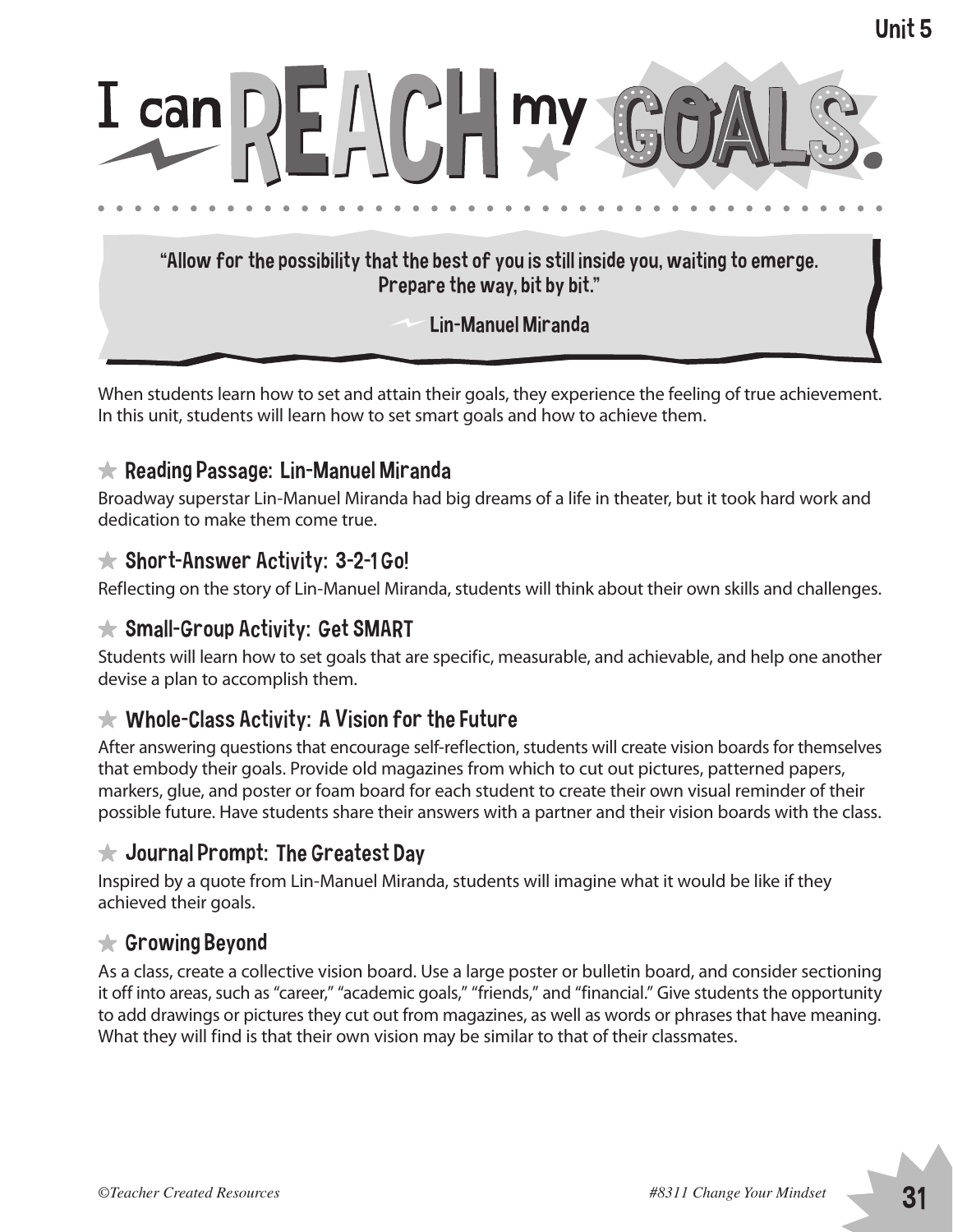

**Name: Date: Date: Date: Date: Date: Date: Date: Date: Date: Date: Date: Date: Date: Date: Date: Date: Date: Date: Date: Date: Date: Date: Date: Date: Date: Date: Date:** 

# **LIN-MANUEL MIRANDA**

Lin-Manuel Miranda is the creator and star of the famous Broadway musical *Hamilton*. Although he dreamed of being on Broadway, he almost never made it.

He grew up in New York with parents who adored musicals. They had a huge collection of Broadway albums they loved to play. Lin-Manuel's parents encouraged him and his sister to study piano and perform as much as they could.

He also loved listening to hip-hop and rap music, making home movies, and writing songs. He wrote his first musical before he even went to high school. By the time he went to college, he had written the beginnings of his first Broadway show, *In the Heights.* 

Soon after he earned his college degree in theater, he began teaching at his old high school as a substitute. He was offered a job to continue teaching English. But he wasn't sure what to do.

His goal had always been to be a writer, but he knew that teaching would be a steady, sensible job. Lin-Manuel wrote to his father, asking for advice.

His father told him to reach for his goals, saying, "It makes no sense to leave your job to be a writer, but I have to tell you to do it. You have to pursue that if you want."

So, Lin-Manuel chose to pursue his dreams, and *In the Heights* came to life in 2008. The play won Best Musical at the Tony Awards and ran for two years.

Lin-Manuel put two styles of music together to create his masterpiece *Hamilton*. The play uses hip-hop music and show tunes to tell the tale of Alexander Hamilton.

*Hamilton* broke Broadway records and was nominated for 16 Tony Awards. That is more than any other musical before! Lin-Manuel has also worked on songs for the movies *Moana* and *Mary Poppins Returns.*

Through all his success, Lin-Manuel continues to encourage people to follow their dreams. He said, "That's being yourself. Chasing wherever inspiration goes, even if it's radically different from the thing that people know you as."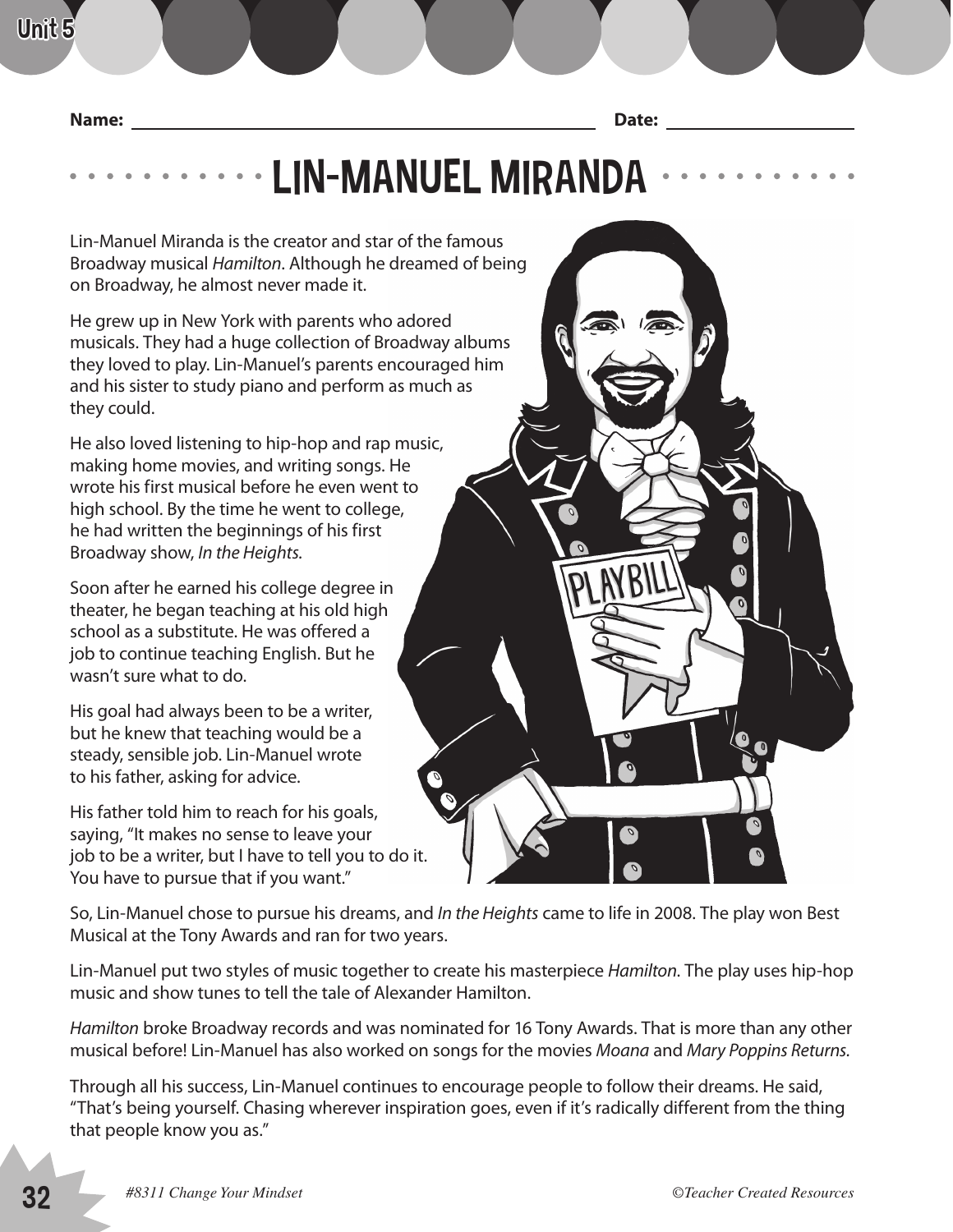

**Directions:** Lin-Manuel Miranda had a goal: someday he would write and star in a Broadway play. It took a lot of hard work and determination to achieve his goal, but he made it come true. Thinking about Lin-Manuel's story, answer the questions below.

1. What are three things Lin-Manuel is good at?

2. What are three things you are good at? They could be qualities of your personality, skills you have mastered, or anything you are proud of.

3. Name two challenges that could have stopped Lin-Manuel from reaching his goal of being on Broadway.

4. What are two challenges you are facing right now?

5. Lin-Manuel's father encouraged him to keep working toward his goal. Name one person you know who has a goal that you would like to see them achieve. Write down something you will say to them to motivate them.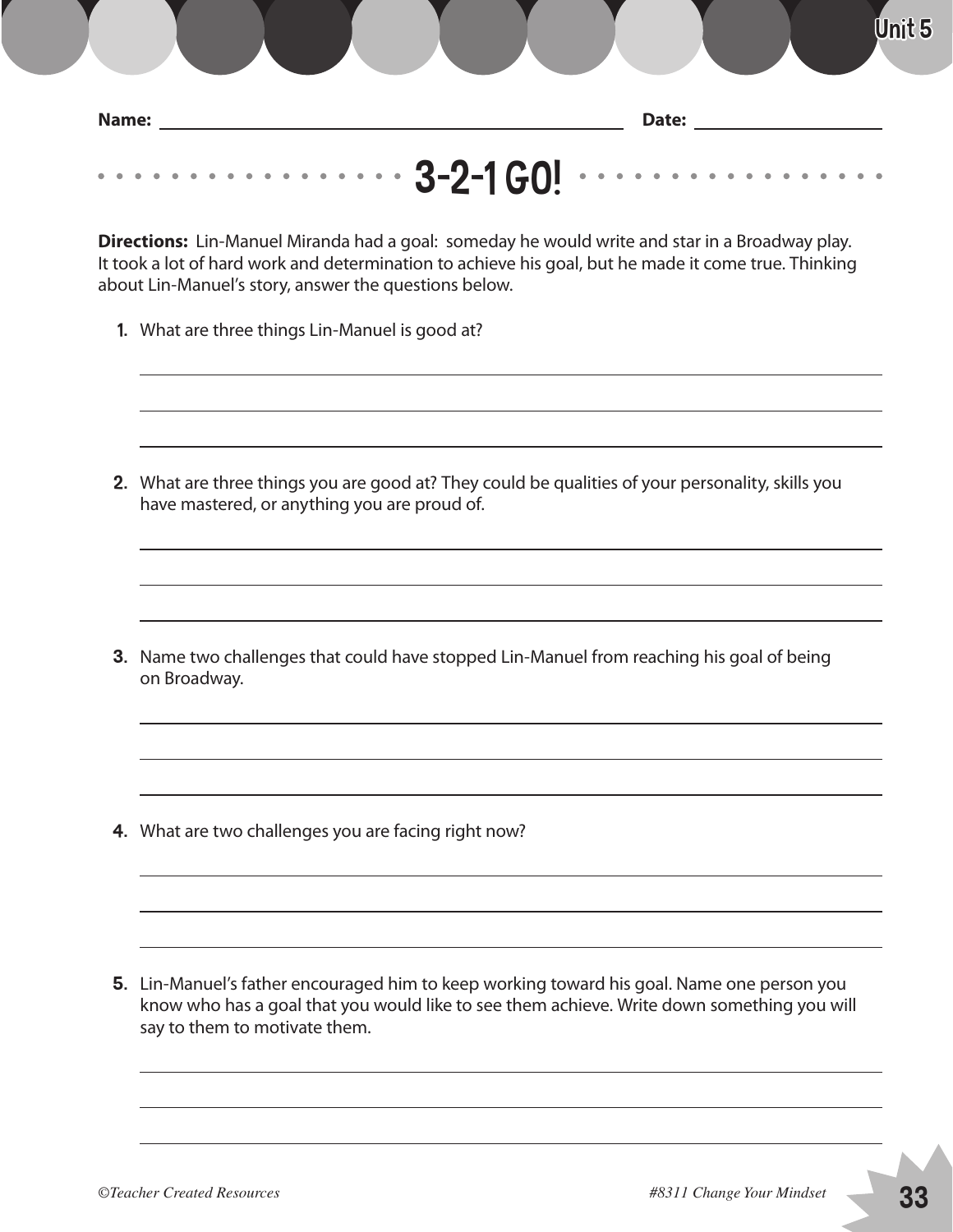| Unit 5 |           |       |  |  |
|--------|-----------|-------|--|--|
| Name:  |           | Date: |  |  |
|        | GET SMART |       |  |  |

When we set our sights on the future, it helps to have a goal to work toward because it allows our minds to imagine what we could accomplish.

Have you ever set a goal and just never reached it? That's why we have SMART goals. SMART goals are goals that we can track, work toward, and achieve. SMART stands for…

- **★ Specific: What exactly do you want to do?**
- $\star$  **Measurable:** How will you know if you did it?
- **★ Attainable: Can you do it?**
- $\star$  **Relevant:** Why is it important to you?
- **★ Timely: When will you have it done?**

**Directions:** On your own, choose a goal you would like to achieve. Make it SMART! It should be specific and attainable. Include when you will have it done.

Then form a group with two to three other students. Together, help one another come up with a plan. Write specific steps you will take to meet your goal and what the benefits will be when you achieve it.

| My goal is to the state of the state of the state of the state of the state of the state of the state of the state of the state of the state of the state of the state of the state of the state of the state of the state of | by                   | (date) |
|-------------------------------------------------------------------------------------------------------------------------------------------------------------------------------------------------------------------------------|----------------------|--------|
| I will take these steps to achieve my goal:                                                                                                                                                                                   | <b>My SMART Plan</b> |        |
| <u> 1989 - Johann Stoff, deutscher Stoff, der Stoff, der Stoff, der Stoff, der Stoff, der Stoff, der Stoff, der S</u>                                                                                                         |                      |        |
| <u> 1988 - Johann Stoff, deutscher Stoffen und der Stoffen und der Stoffen und der Stoffen und der Stoffen und de</u>                                                                                                         |                      |        |
| <u> 1980 - Johann John Stone, markin film yn y brening yn y brening yn y brening yn y brening y brening yn y bre</u>                                                                                                          |                      |        |
| These are the benefits of achieving my goal:                                                                                                                                                                                  |                      |        |
|                                                                                                                                                                                                                               |                      |        |
|                                                                                                                                                                                                                               |                      |        |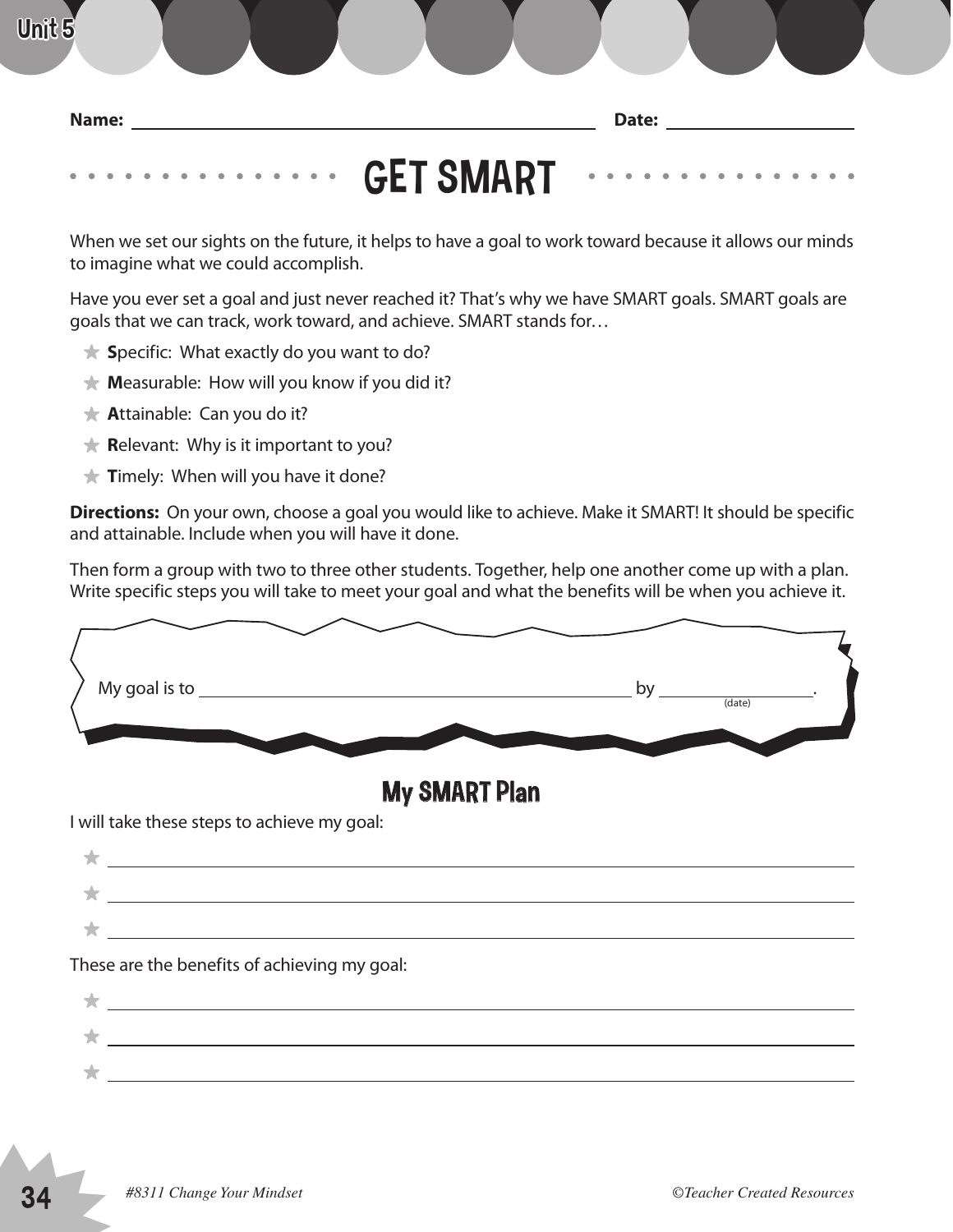# $\cdots$  A VISION FOR THE FUTURE

No one knows what the future holds, but imagine you could see into the future. What would your life look like?

**Directions:** On a separate piece of paper or poster board, create a vision board that is a visual representation of your goals. You can write inspiring words or phrases, draw, or cut out images from magazines that motivate you.

Before you start creating, write your answers to the questions below. When you are done, share your answers with a partner. Then start creating your vision board. When it's complete, share it with the class.